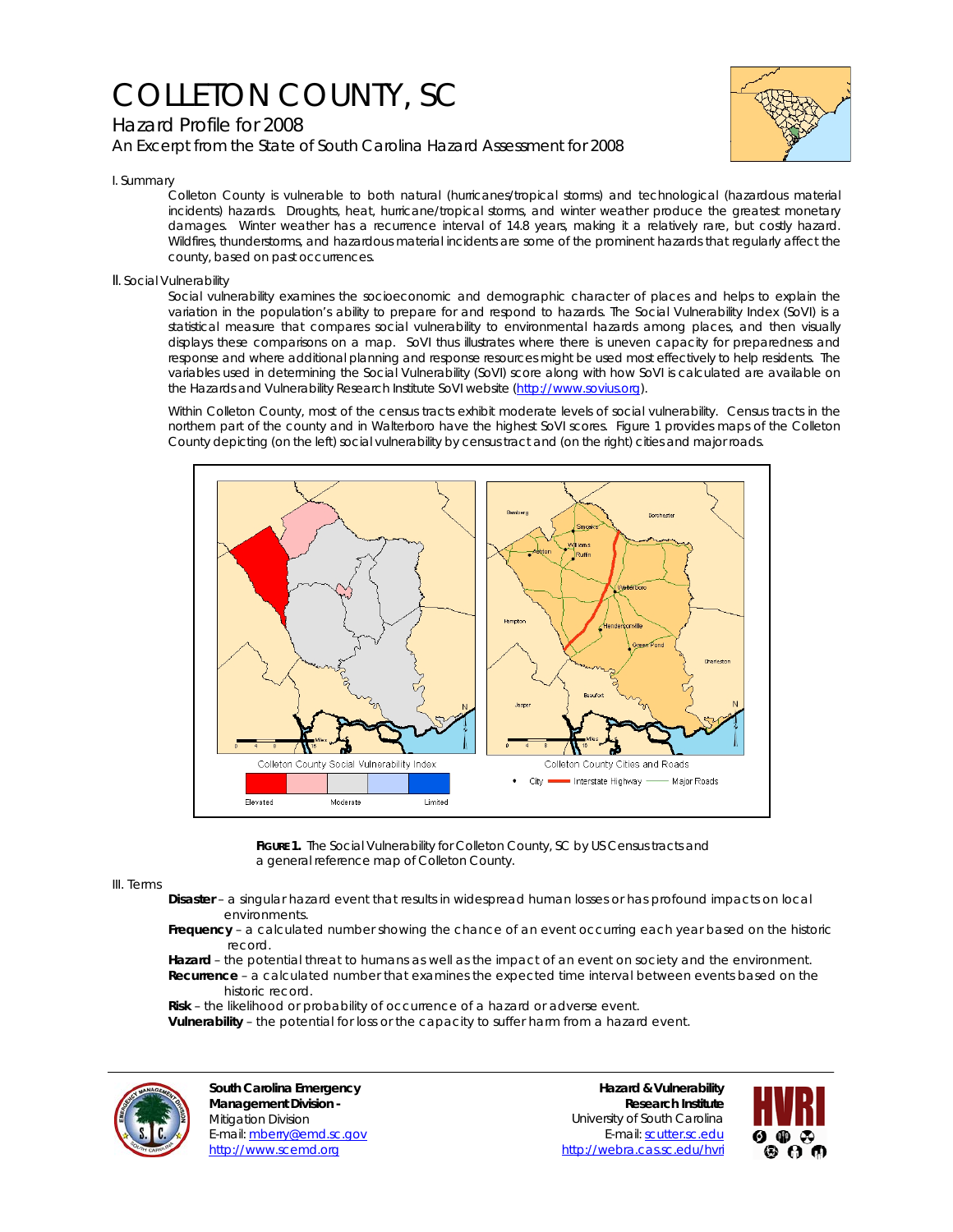#### IV. Hazard Identification

The estimated recurrence of a hazard is a useful element (based on event frequency) for distinguishing between infrequent hazards like earthquakes, and frequent hazards such as hazardous materials incidents or traffic accidents. The most common hazard events in Colleton County are hazardous material accidents, severe thunderstorms and wind, and wildfires. Earthquakes and winter weather are hazards with the lowest recurrence intervals. The recurrence and hazard frequency table can be seen in Table 1.

| Hazard <sup>a</sup>                                                                                                                                                                                                                           | <b>Number of</b><br><b>Events</b> | <b>Years in</b><br><b>Record</b>                                                                                                                                             | Recurrence<br><b>Interval</b><br>(Years) | <b>Hazard Frequency</b><br>(Percent Chance<br>per Year) |
|-----------------------------------------------------------------------------------------------------------------------------------------------------------------------------------------------------------------------------------------------|-----------------------------------|------------------------------------------------------------------------------------------------------------------------------------------------------------------------------|------------------------------------------|---------------------------------------------------------|
| <b>Coastal Events</b>                                                                                                                                                                                                                         |                                   |                                                                                                                                                                              |                                          |                                                         |
| Hurricane/Tropical Storm                                                                                                                                                                                                                      | 23                                | 158                                                                                                                                                                          | 6.87                                     | 14.56                                                   |
| Ocean & Lake Surfb                                                                                                                                                                                                                            | 10                                | 16                                                                                                                                                                           | 1.60                                     | 62.50                                                   |
| Waterspout                                                                                                                                                                                                                                    | $\mathbf{1}$                      | 16                                                                                                                                                                           | 16.00                                    | 6.25                                                    |
| <b>Dam Failure</b>                                                                                                                                                                                                                            | ä,                                |                                                                                                                                                                              | ä,                                       | $\mathbb{L}$                                            |
| <b>Drought</b>                                                                                                                                                                                                                                | 21                                | 59                                                                                                                                                                           | 2.81                                     | 35.59                                                   |
| <b>Flood</b>                                                                                                                                                                                                                                  | 14                                | 59                                                                                                                                                                           | 4.21                                     | 23.73                                                   |
| Fog                                                                                                                                                                                                                                           | $\mathbf 0$                       | 12                                                                                                                                                                           | $\star$                                  | $\star$                                                 |
| <b>Geophysical Events</b>                                                                                                                                                                                                                     |                                   |                                                                                                                                                                              |                                          |                                                         |
| Avalanche                                                                                                                                                                                                                                     | $\overline{0}$                    | 49                                                                                                                                                                           | $\star$                                  | $\star$                                                 |
| Earthquake                                                                                                                                                                                                                                    | $\overline{2}$                    | 310                                                                                                                                                                          | 15.00                                    | 0.65                                                    |
| Landslide                                                                                                                                                                                                                                     | $\overline{0}$                    | 49                                                                                                                                                                           |                                          |                                                         |
| <b>Human-Induced Events</b>                                                                                                                                                                                                                   |                                   |                                                                                                                                                                              |                                          |                                                         |
| <b>Civil Disturbance</b>                                                                                                                                                                                                                      |                                   | $\centerdot$                                                                                                                                                                 |                                          |                                                         |
| Hazardous Materials (Hazmat)                                                                                                                                                                                                                  | 95                                | 22                                                                                                                                                                           | < 0.50                                   | 431.82**                                                |
| <b>Nuclear Power Plant</b>                                                                                                                                                                                                                    | $\overline{0}$                    | 8                                                                                                                                                                            | $\star$                                  |                                                         |
| Terrorism                                                                                                                                                                                                                                     | $\Omega$                          | 29                                                                                                                                                                           | $\star$                                  | $\star$                                                 |
| <b>Transportation (Motor Vehicle)</b>                                                                                                                                                                                                         | 9,331                             | 10                                                                                                                                                                           | < 0.50                                   | 93,310.00**                                             |
| <b>Severe Thunderstorm Events</b>                                                                                                                                                                                                             |                                   |                                                                                                                                                                              |                                          |                                                         |
| <b>Funnel Cloud</b>                                                                                                                                                                                                                           | $\overline{2}$                    | 16                                                                                                                                                                           | 8.00                                     | 12.50                                                   |
| Hail                                                                                                                                                                                                                                          | 89                                | 59                                                                                                                                                                           | 0.66                                     | 150.85**                                                |
| <b>Heavy Precipitation</b>                                                                                                                                                                                                                    | $\Omega$                          | 15                                                                                                                                                                           | $\star$                                  |                                                         |
| Lightning                                                                                                                                                                                                                                     | $\overline{2}$                    | 16                                                                                                                                                                           | 8.00                                     | 12.50                                                   |
| <b>Thunderstorm &amp; Wind</b>                                                                                                                                                                                                                | 246                               | 59                                                                                                                                                                           | < 0.50                                   | 416.95*                                                 |
| Tornado                                                                                                                                                                                                                                       | 19                                | 59                                                                                                                                                                           | 3.11                                     | 32.00                                                   |
| <b>Temperature Extremes</b>                                                                                                                                                                                                                   | 8                                 | 16                                                                                                                                                                           | 2.00                                     | 50.00                                                   |
| <b>Wildfire</b>                                                                                                                                                                                                                               | 4,390                             | 21                                                                                                                                                                           | < 0.50                                   | 20,904.76**                                             |
| Winter Weather (Snow & Ice)                                                                                                                                                                                                                   | 4                                 | 59                                                                                                                                                                           | 14.75                                    | 6.78                                                    |
| a Data Sources: National Climatic Data Center<br>(www.ncdc.noaa.gov/cgi-win/wwcgi.dll?wwEvent~Storm);<br>National Geophysical Data Center<br>(www.ngdc.noaa.gov/hazard/<br><b>b</b> Includes coastal flooding, coastal erosion, coastal winds |                                   | Unable to calculate (cannot divide by zero)<br>** Percent is greater than 100.00, therefore hazard can be<br>expected to occur more than once per year<br>- Data Unavailable |                                          |                                                         |

| <b>TABLE 1.</b> The Hazard Profile for Colleton County, SC. |  |  |  |  |  |  |
|-------------------------------------------------------------|--|--|--|--|--|--|
|-------------------------------------------------------------|--|--|--|--|--|--|

V. Hazard Loss Information

When compared to South Carolina as a whole, Colleton County has a higher probability of loss-producing coastal, flooding, thunderstorm, wind, drought, and heat events as well as hurricane/tropical storms. This comparison between the county and state can be seen in Figure 2 (page 3) with hazards that exceeded the state mean in red type. Winter weather is well below the state mean indicating that this hazard has historically produced fewer losses for the county when compared to the state as a whole.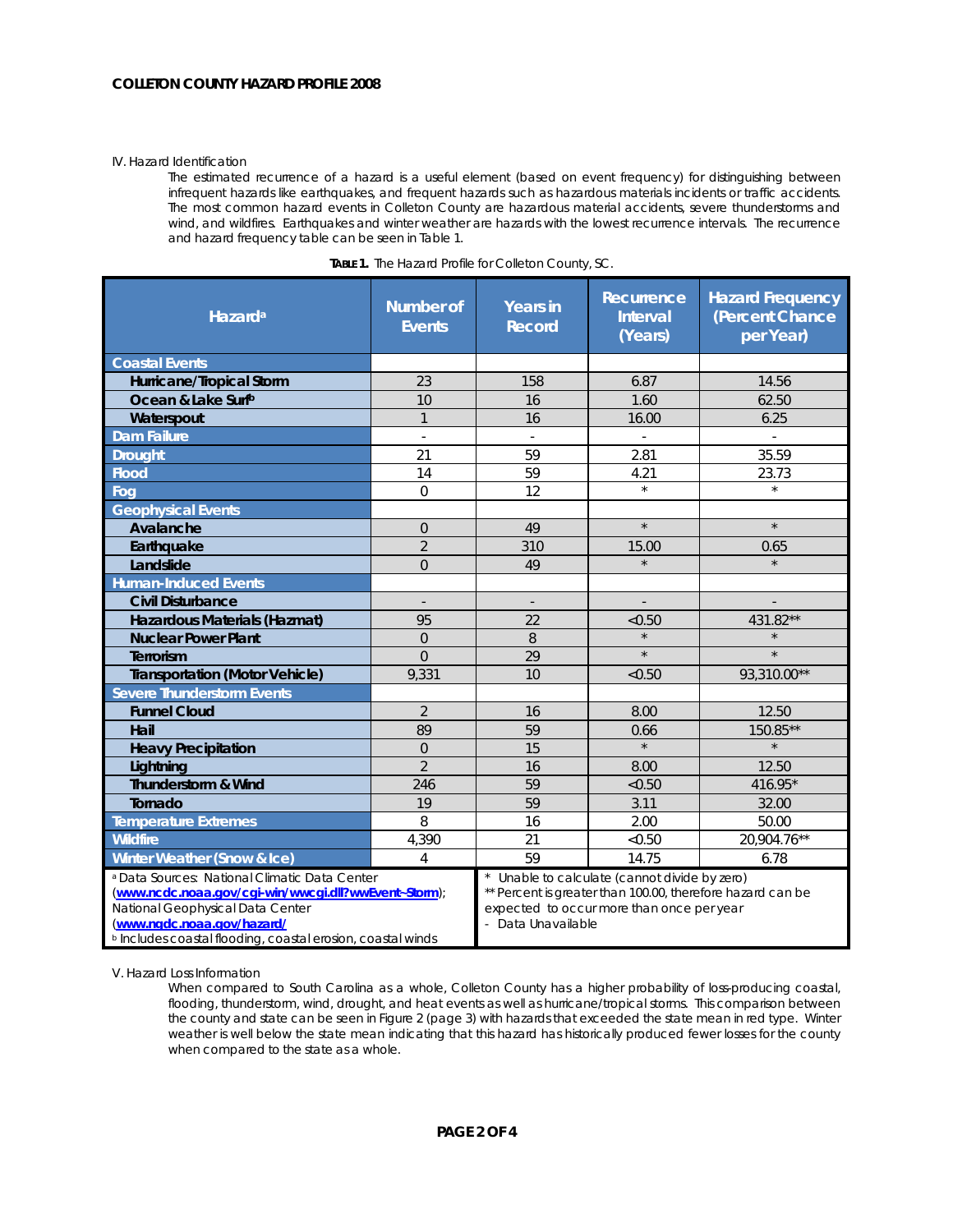

**Colleton State Mean**

FIGURE 2. The historic loss causing hazard frequency between 1960 and 2008 for Colleton County compared to South Carolina as reported in SHELDUS. Percentage numbers indicated in red are when the county total exceeds the state mean. Also, a hazard that is identified in the National Climatic Data Center Storm Data reports as a multiple event hazard (flooding, winter weather, coastal storm), and given a statewide or regional<br>location, the impact of the event is equally distributed amongst the counties involved.

Another way of determining how vulnerable a county is to particular hazards is by examining the amount of damage caused by past events. In Figure 3 (page 4), the cumulative amount of damage from 1960 to 2008 based on twelve hazard types is computed from the Hazards and Vulnerability Research Institute's SHELDUS database (available at http://www.sheldus.org). The historic losses in Colleton County are near \$70 million, and are largely due to hurricanes/tropical storms, heat, drought, flooding, and winter weather. While significant for the county, these cumulative losses represent less than one percent of the state's total overall, but 4.8 % of the state's total damages related to flooding.